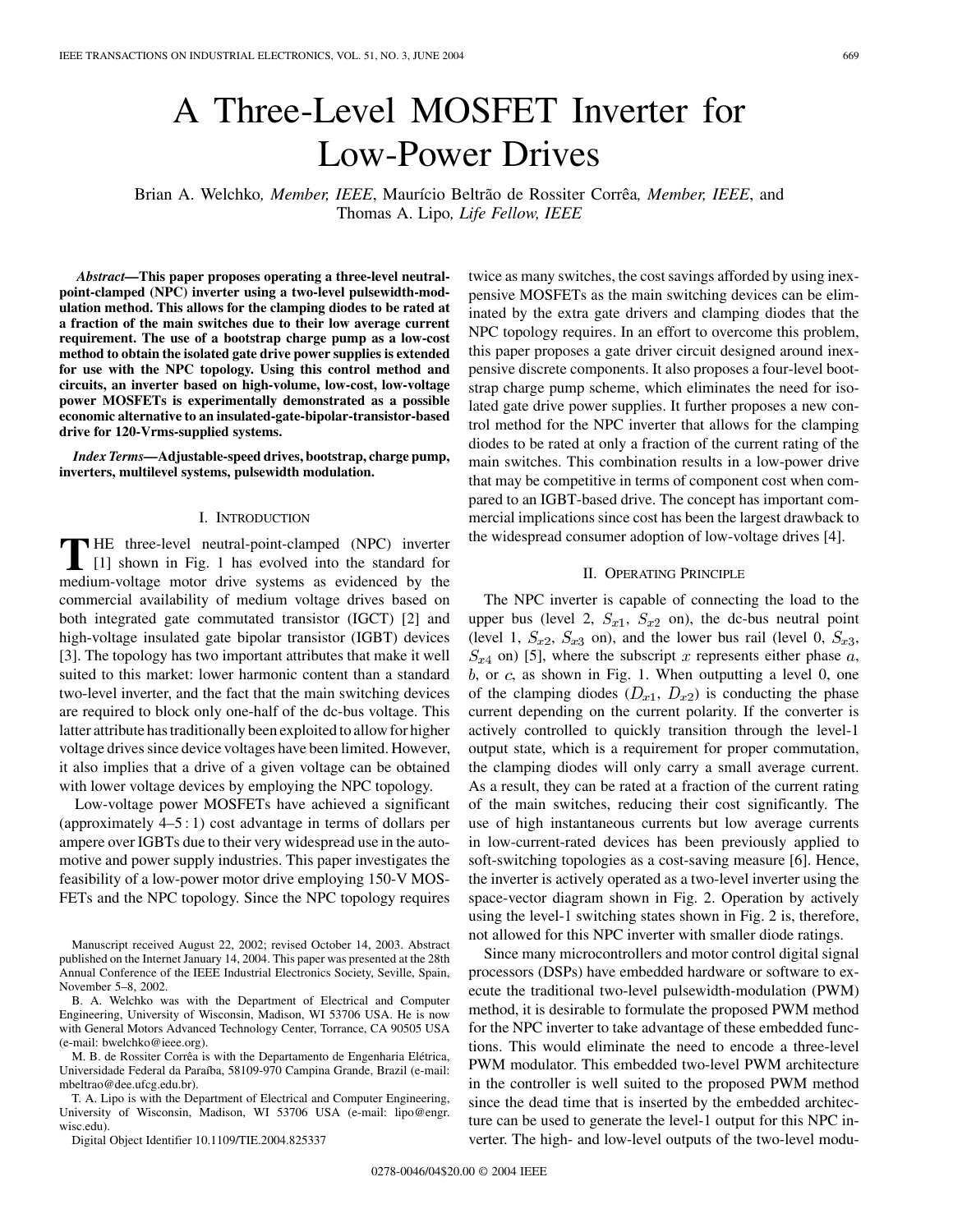

Fig. 1. Neutral-point-clamped three-level inverter driving a three-phase induction motor.



Fig. 2. Space-vector diagram with two-level operation in bold solid lines; traditional three-level diagram shown dashed.



Fig. 3. Generation of the four gate signals using the outputs of a two-level PWM modulator.

lator are used as level-2 and level-0 outputs for the proposed PWM method, respectively. Fig. 3 shows how the two-level modulator can be used in conjunction with two low-cost inverter gates to generate the four required gate signals for each phase of the NPC inverter.

It is important to note that employing logic gates to derive four PWM gate signals from the two signals from the modulator implies that there will be no inherent software-based dead time in this three-level NPC inverter. The consequences of this can be minimized with proper design of the converter. For the proposed converter, careful attention was paid to the gate driver design so that turn-on and turn-off switching and delay times were matched so that a shoot-through condition is avoided. As an alternative, or as an extra precaution, a passive dead-time lockout circuit using discrete components could be employed.

## III. GATE DRIVE CIRCUITRY

The gate drive design for the proposed control method for the NPC inverter requires careful consideration of economic issues for the target low cost application and timing issues relating to dead-time and shoot-through issues as discussed in the following two sections.

## *A. Gate Drive Power Supplies*

Charge pump or bootstrap circuits have been the circuits of choice to achieve the gate drive power supplies for low-cost twolevel inverters since they provide the required power supplies referenced to the ground of each switch without the use of expensive transformers to create each supply. This paper extends their use to the three-level NPC inverter. This four-level bootstrap charge pump shown in Fig. 4 works as follows. A single low-voltage gate drive power supply,  $V_{G4}$ , is referenced to the negative dc bus. When the switch  $S_4$  is turned on,  $C_{G3}$  is charged through diode  $D_{G3}$ . Since  $S_3$  now has a power supply,  $S_3$  and  $S_4$  can both be turned on. This will charge  $C_{G2}$  through  $D_{G2}$  and recharge  $C_{G3}$ . Finally,  $C_{G1}$  is charged by  $C_{G2}$  through  $D_{G1}$  by turning on  $S_2$ . As a result, after this startup sequence, each of the gate drive power supplies is charged during each PWM cycle with the size of the capacitor determining the length of holdup time that each switch can remain on without the respective gate drive supply recharging. Due to the holdup time requirements, it is unlikely that this bootstrap charge pump circuit would be practical to be compatible with six-step operation of the drive. However, this limitation is common to all bootstrap circuits such as this.

When using the proposed control method,  $C_{G3}$  and  $C_{G2}$ are charged during a level-0 output,  $C_{G2}$  and  $C_{G1}$  are charged during a level-1 output, and  $C_{G1}$  is charged during a level-2 output.

This bootstrap charge pump has several practical restrictions that must be considered during the design process. The charging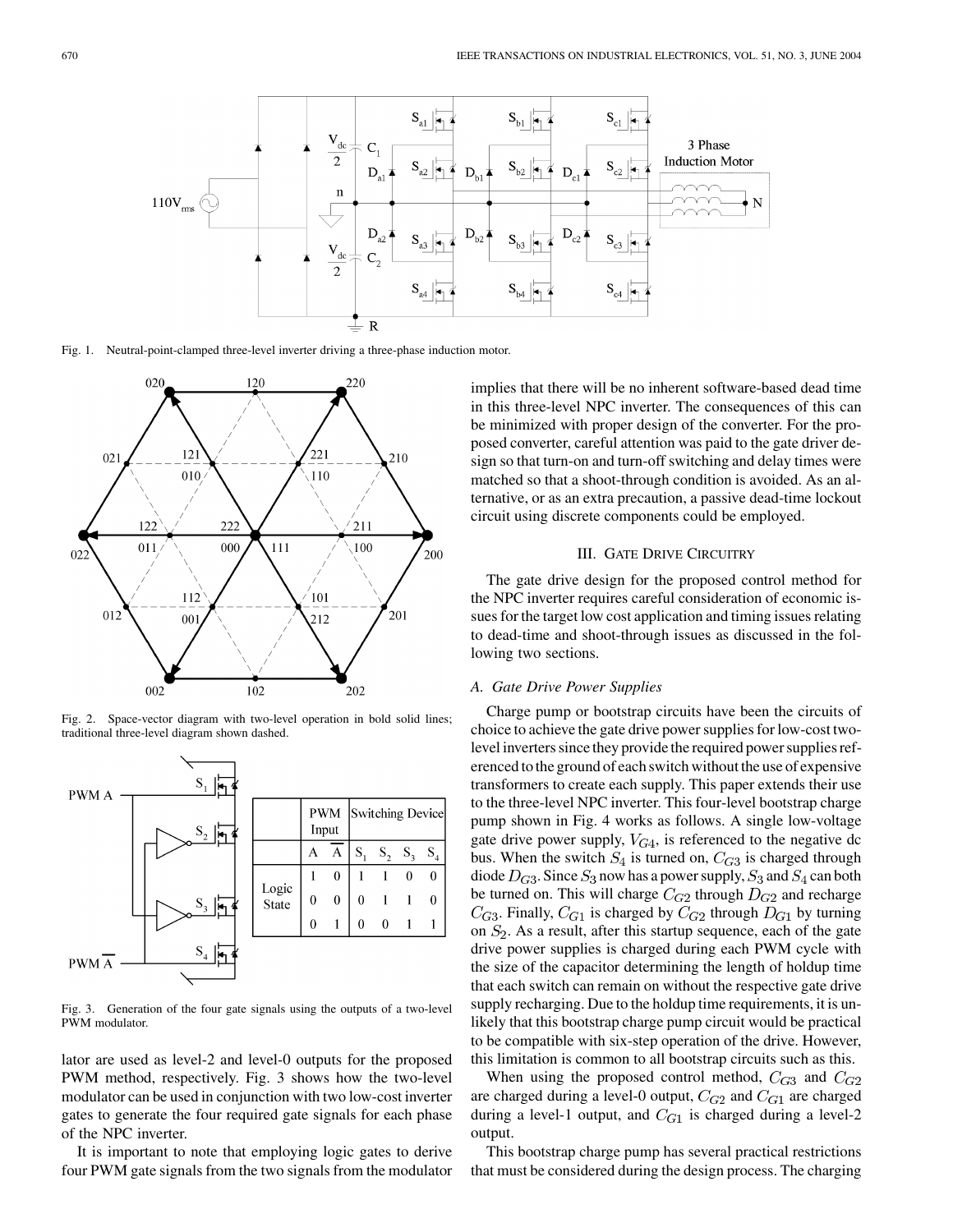

Fig. 4. Phase leg shown with connections of the four-level bootstrap charge pump to obtain the gate drive power supplies.



Fig. 5. Individual gate driver circuit design.



Fig. 6. The constructed three-level NPC inverter.

diodes need to be rated to block the full dc-link voltage instead of only half like the main switching devices. Economically, this is of no consequence as the price of low-power switching diodes is not dependant on voltage. It is also important that the worst case device voltage drops be considered when deciding what voltage to use for the one independent supply of  $V_{G4}$ . For example, the



Fig. 7. Preregulated gate drive supply voltages obtained via the bootstrap charge pump. Ch1—V $_{\rm G1}$ , Ch2—V $_{\rm G2}$ , Ch3—V $_{\rm G3}$ , Ch4—V $_{\rm G4}$ . 10 V/div.

voltage ultimately at  $C_{G1}$  will be the supply voltage  $V_{G4}$  minus three main switching device drops  $(S_4, S_3,$  and  $S_2)$  and two charging diode drops ( $D_{G2}$  and  $D_{G1}$ ). Furthermore, the minimum capacitance chosen for  $C_{G3}$  and  $C_{G2}$  must, for practical purposes, be larger than the other capacitors since they serve as the source of charge during parts of the PWM control cycle.

## *B. Gate Driver Topology*

A gate drive circuit based on low-cost discrete components was designed as shown in Fig. 5. The PWM input signal to the gate driver was obtained through an optocoupler for purposes of this paper. While this provides superior performance, it is likely that some other form of level shifter or pulse transformer would provide the required performance at a lower cost. The gate driver itself is composed of three small TO-92 n-p-n and p-n-p transistors and four resistors.

For this paper, the gate drive power supply voltage was set to a nominal 12 V referenced to the bus ground  $R$  at the lower most switch. In order to obtain consistent switching performance for the four gate drivers and switches in each phase, the nominal 12-V gate drive power supply obtained by the bootstrap charge pump was regulated via a low-cost 5-V Zener diode in series with a resistor. This regulated voltage helps ensure consistent turn-on and turn-off delay times between the devices as the miller plateau voltage of the MOSFETs used was approximately 3 V, hence, the gate drive current during charging and discharging of this gate capacitance is not substantially different.

#### IV. EXPERIMENTAL RESULTS

To verify the operation of the proposed converter and control method, a hardware prototype was constructed with 150-V 12-A IRL3215 MOSFETs and 200-V 1-A UF1003 clamping diodes. The prototype inverter is shown in Fig. 6. Experimental results of the three-phase system are shown in Figs. 7–14. All of the results presented here were obtained with the inverter connected to the induction motor described in the Appendix. The inverter was operated using an open-loop volts/hertz control method. The motor was unloaded, operating at 60 Hz and at rated flux. The average dc-bus voltage was 152 V obtained from a nominal 120- $V_{rms}$  60-Hz input.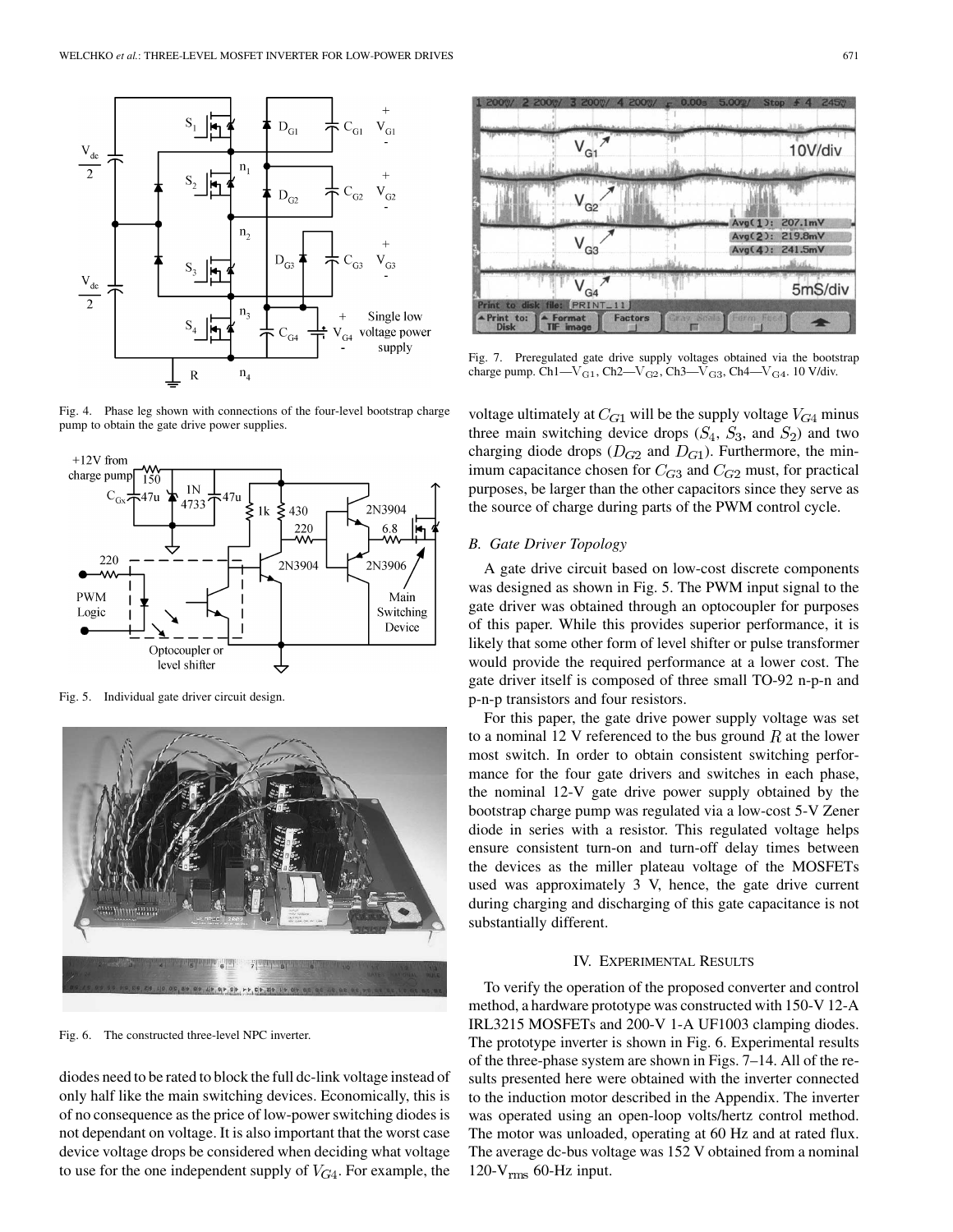

**PRINT\_00** 

100V/div

 $11.05<sub>m</sub>$ 

2A/div, 5mS/div

 $(S(2))$ :

 $S(3): 10.39m$ 



Fig. 9. Drain-to-source voltages during a typical PWM cycle.  $Ch1-S<sub>1</sub>$ ,  $Ch2-S_2$ ,  $Ch3-S_3$ ,  $Ch4-S_4$ . 100 V/div.

Fig. 7 shows the preregulated output voltages of the bootstrap charge pump circuit. This result verifies the proposed bootstrap charge pump circuit as a low-cost method to obtain the individually referenced gate drive power supplies. In the figure, some variation with the output fundamental output frequency (60 Hz) is seen due to the change in load current, and hence, switch voltage drops throughout the cycle. On average, the voltage drops from 12.07 V at the lower referenced supply to 10.35 V at the upper most referenced supply due to these device drops. The noise seen in this figure is a consequence of using the main switches in the charge pump circuit since any ringing on their drain-to-source voltage due to switching is propagated through to the 12-V outputs of the charge pump.

Fig. 8 shows the phase voltage and current waveforms produced by the inverter. The fundamental phase output voltage had a value of  $45.4$  V<sub>rms</sub> as measured by a spectrum analyzer. The phase currents shown are high quality sinusoids and are well balanced despite the open-loop nature of the control algorithm.

Fig. 9 shows the drain-to-source voltages of the phase  $a$  devices during a typical PWM cycle. Some coupling on the dc-bus voltage is seen from the operation of the other phases as evidenced by the voltage spikes when this phase is not switching. The switching frequency of the converter was 10 kHz. From this picture, it is not possible to discern the presence of the level 1 output state of the converter during the transition from a level-0 to level-2 or level-2 to level-0 output.



Fig. 10. Drain-to-source voltages during a level 2 to level 0 output transition.  $Ch1-S_1$ ,  $Ch2-S_2$ ,  $Ch3-S_3$ ,  $Ch4-S_4$ . 100 V/div.



Fig. 11. Drain-to-source voltages during a level 0 to level 2 output transition.  $Ch1-S_1$ ,  $Ch2-S_2$ ,  $Ch3-S_3$ ,  $Ch4-S_4$ . 100 V/div.

Figs. 10 and 11 show details of the switching behavior of the converter with Fig. 10 showing the transitions from a level-2 to level-0 output and Fig. 11 showing the transition from a level–0 to level-2 output. As seen in the figures, the time duration for the level-1 output state was set to 1  $\mu$ s. This represents a loss of 2% of the output voltage capacity of the inverter since there are two transitions per PWM cycle. Due to the clamping diodes, the overshoot of the drain-to-source voltage at turn-off is limited by the bus capacitor voltages. In that sense, the bus capacitors provide a built-in snubber for the switches. It is important to note, that because of the stray inductance between this snubber and the devices, along with the poor high frequency properties of electrolytic capacitors, a local snubber circuit may be needed for a particular layout and choice of devices. For the constructed prototype, no such local snubber circuit was used. Due to the clamping diodes, switching transients on one switch will affect the voltage seen by the adjacent series switch. The devices in the figures are switching simultaneously and no evidence of shootthrough is present.

Fig. 12 shows the bus capacitor voltages over a typical fundamental output cycle. As seen in the figure, there is an imbalance between the two capacitor voltages of 10%. In the circuit configuration, the capacitor neutral voltage is not referenced to a fixed quantity. Without using the level-1 output as an active state, the voltage unbalance cannot be actively removed. It should also be pointed out that, by not using the active 1 state, the voltage bal-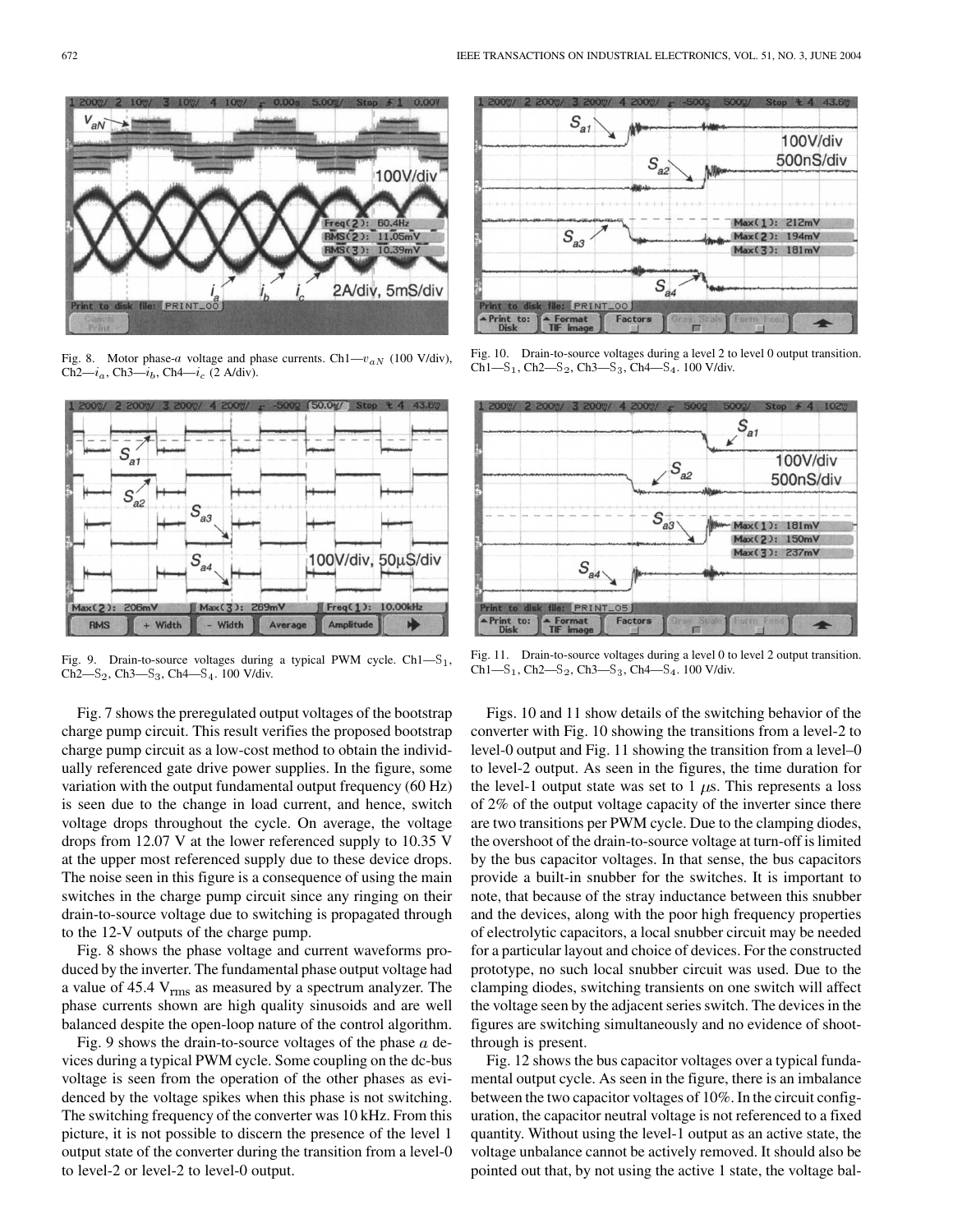

Fig. 12. Bus capacitor voltages. Ch1— $v_{c1} + v_{c2}$ , Ch2— $v_{c1}$ , Ch3— $v_{c2}$ .  $50$  V/div.



2.5 V/div.



Fig. 14. Gate drive signals during turn-off. Ch1—optocoupler input, Ch2— $v_{gs}$ . 2.5 V/div.

ancing issue is the same as it would be for any two-level converter employing series capacitors in the dc link. For the constructed circuit, small  $10-k\Omega$  resistors were used as bleeder resistors on each capacitor. These resistors provided the only balancing necessary for the constructed drive.

Figs. 13 and 14 show the switching performance of the gate drive circuit from the input to the optocoupler to the gate-tosource voltage of one of the main switches. From the figures, it takes about 500 ns to switch on and 300 ns to switch off. The difference is due to the plateau voltage of the device which is 3 V. During switch-off, the voltage across the gate resistor is 2 V while it is 3 V during turn-on. This difference was used as an effective dead-time control since it is desirable for the devices to turn off faster than they turn on in order to avoid any possibilities for shoot-through failures.

# V. CONCLUSION

This paper has proposed a new PWM control method for a three-level NPC inverter. It operates the three-level inverter effectively as a two-level inverter. This allows for a significant reduction in the rating requirements of the clamping diodes, which would result in a lower cost implementation of this topology. The paper also extends the NPC topology to the use of a bootstrap charge pump circuit as a method to obtain the required independently referenced gate drive power supplies. This bootstrap charge pump circuit eliminates the need for individual power transformers for each of the gate drive supplies which significantly reduces the cost and size of these required supplies. With these proposed methods, a low-power motor drive was constructed using inexpensive high-volume low-voltage power MOSFETs and other low-cost discrete components. Thus, the paper demonstrates the possibility of basing a low-power motor drive around inexpensive power MOSFET switches that previously could not be used due to voltage limitations.

While the proposed converter was constructed using discrete power devices, it should be noted that the two-level control principle and four-level bootstrap charge pump make this topology attractive for integration into a single device package much like a standard six-pack arrangement. With the lower voltage rating requirement of the main switches, and the familiar and standard two-level control principles, this topology could become an economical alternative to a standard two-level inverter depending on what future power switching devices are developed and manufactured. This is important to note since the trend of integration into standard packages and automated manufacturing focus attention on performance and total cost while making the actual topology inside the package of lesser importance.

# **APPENDIX** MACHINE PARAMETERS

The 1-hp 5000-r/min two-pole 115/230-V three-phase squirrel-cage-rotor dual-wound-stator induction machine used for this paper had the following characteristics when configured for low-voltage operation:

> $R_1 \approx 0.50 \Omega$  $R_2 \approx 0.35 \Omega$  $L_1 \approx L_2 \approx 1.9 \text{ mH}$  $L_m \approx 55 \text{ mH}$

# ACKNOWLEDGMENT

The authors would like to acknowledge the motivation provided by the member companies of the Wisconsin Electric Machines and Power Electronics Consortium (WEMPEC) at the University of Wisconsin, Madison, and their commitment to support the research activities of CPES. The authors would also like to thank the Motorola Corporation for providing the DSP